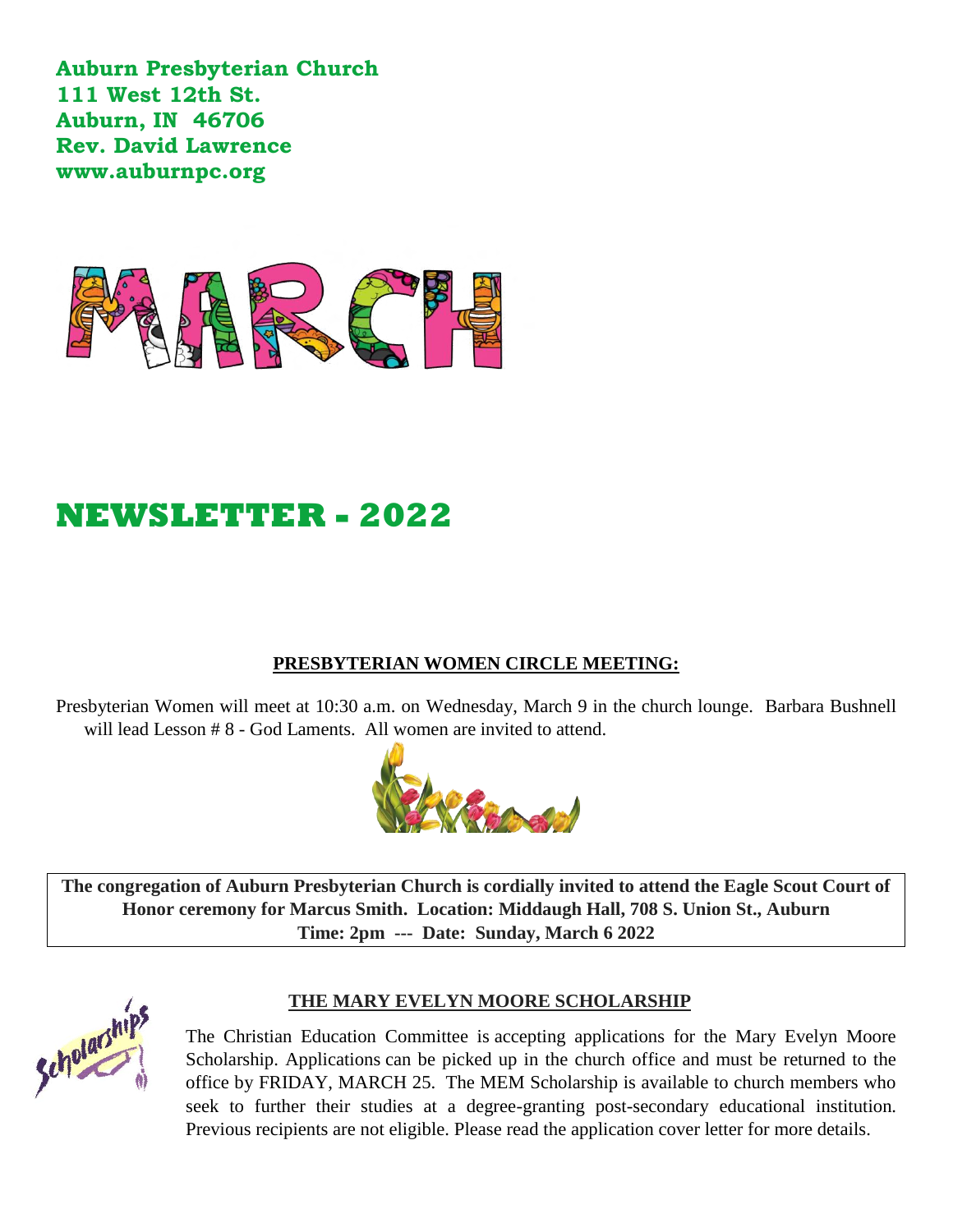### **FLOWERS FOR MORNING WORSHIP**

If you are interested in giving flowers for Sunday morning worship service the following dates are available:

**March 20 April 24 October 9, & 16** 

**November 6, 13, & 27 December 11, 18 & 25** 



The total cost is \$30.00 for two vases of flowers and the forms are available at the back of the church to fill out and return to the church office. Or you may call the office and let the secretary know the date and who you would like to give them for.

## **BIBLE STUDY NEWS**

A group of us have been captivated by Amy-Jill Levine. We have used two sets of studies led by AJ and we're starting our third. Please join us on Wednesday evening at 6 so we can introduce you to AJ and explore *The Difficult Words of Jesus*. This group meets online and in person in the lounge.



Imagine the joy when your gift changes someone's life – both the joy they will feel in being changed and the joy you will feel in knowing that your gift is changing lives. As Christians, we talk about God providing us with blessings of all kinds in abundance, but there are many in the world who live with less than what they need. Surely our God calls us to be sharers of

abundance. You can be a channel through whom God satisfies the hungry, comforts the **RING** distressed, and brings hope to the poor and oppressed. Create more joy in the world with your generous gift to One Great Hour of Sharing.

The MA&I team will be sharing the messages of **One Great Hour of Sharing** as we move thru the Lenten season. We invite your participation by mailing your contribution to the church and mark the check memo as "One Great Hour of Sharing Contribution." Thanks for your cooperation and willingness to participate!



**Wednesday, March 2, will begin the Lenten Season with the celebration of Ash Wednesday**. Imposition of ashes and communion will take place during the **service in the chapel beginning at 7 p.m.** 

### **FRIENDS' TABLE**

Help! We are short staffed on Mondays at Friends Table! If you can spare a few hours on Mondays, we would love to have you! We are seeing an increase in those in need of a meal, a few weeks ago we gave out 130 meals!

It's all easy! We need help getting the sacks ready for the meal to go into, people to pass out the meals to our visitors, help with clean up (washing dishes by hand), etc. If this sounds like something you would like to do, please get in touch with me or just stop by on Mondays! We start around 9 until 12:30.

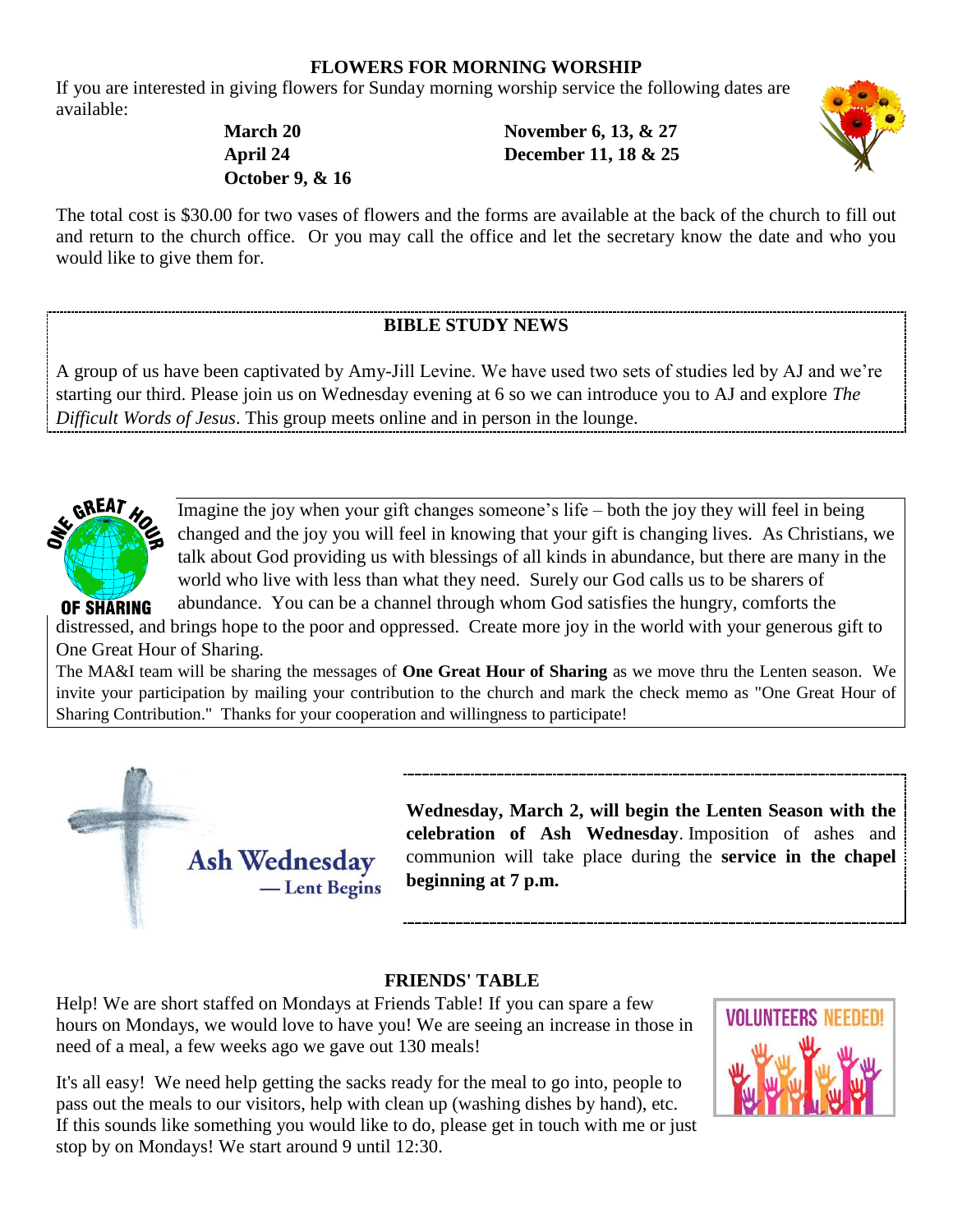# **FROM THE PASTOR:**

Brothers and Sisters:

 We are entering into Lent on the Christian calendar. You will receive this newsletter on the week that includes Ash Wednesday, the formal start of Lent's 40 days. Beginning with Ash Wednesday, Lent ends the evening of Maundy Thursday. If you're looking at a calendar, you'll notice that this is more than 40 days – Sundays are not counted as part of Lent.

Traditionally, these 40 days were days of fasting, penance, and almsgiving in remembrance of Jesus' days in the wilderness. Lent was a time of preparation in the early church when candidates for baptism were made ready for that sacrament. Finally, Lent was a time of Penance—those who had been excluded from communion because of grievous sin took steps to be restored to full relationship with the community of faith.

 My how things have changed! The Protestant Church has largely discarded all of these ancient practices. The majority of Christians see the practice of Lent as relatively unimportant in our life of faith. We get busy during the week and don't attend the worship services that are special to Lent. We do not fast and very few either give up something meaningful or take on a practice that has value. Baptism happens any time and exclusion from communion never takes place. We have lost the meaning of Lent along with its practices.

 I think this is a significant loss that affects our life of faith. The practice of Lent encourages us to explore and deepen our relationship with Christ. The introspection and examination of Lenten practices help us develop a self-concept grounded in reality. We come to grips with that fact that there is a God and it is not us.

I'm not advocating a return to the practices of the ancient church. I like to eat too much to promote fasting and I don't think anyone should be excluded from communion! I do think there are ways to recapture the meaning of Lent that nourish our spirit. We can engage in practices that fit into our lives and are true to the intentions of the Church Fathers.

Of course, attending those special church services is a start, but there are other simple practices for Lent. Prayer is one of the easiest things we can do. I suggest that during Lent we intentionally take time for prayer. You may even want to make it more specific and commit to praying every day for something like the sick, or the homeless, or the citizens of Ukraine. If you already pray every day, you could practice a different way of praying like getting on your knees to pray, praying longer, or devoting a certain time of day to prayer.

I'm not a big one on giving up things for Lent, but taking something on is an easy practice that fits into our lives. Participation with my daily reflection is one option, or there is a Lenten group on Thursdays that some of us are experimenting with. If that's not speaking to you, how about using these days to read a book on faith? I'm happy to recommend a book that you could make your Lenten practice. If none of those options appeal, there's always the Friends Table. Helping with Friends Table would be a great spiritual disciple. They are always looking for a set of hands on Monday morning and you would be welcome.

The practice of spiritual disciplines during Lent nurtures our faith and brings us into a closer relationship with God in Christ. I strongly encourage you to experiment with some practice that fits your life.

Shalom, Pastor David

### **ON-LINE LENT STUDY**

Join us for a [Lenten study](https://homebrewedchristianity.lpages.co/jesusdeconstructed/)! This year we're rubbing shoulders with Christians from all over the world participating in Jesus De/Constructed. This will be a live presentation Thursdays at 5 PM through Lent. These sessions will also be recorded. Our discussion will revolve around two books, *Freeing Jesus* and *The Homebrewed Christianity Guide to Jesus*, but you don't have to read these to participate in this discussion.

If you're interested and would like to know more, just click [here](https://homebrewedchristianity.lpages.co/jesusdeconstructed/) to get more information or sign up.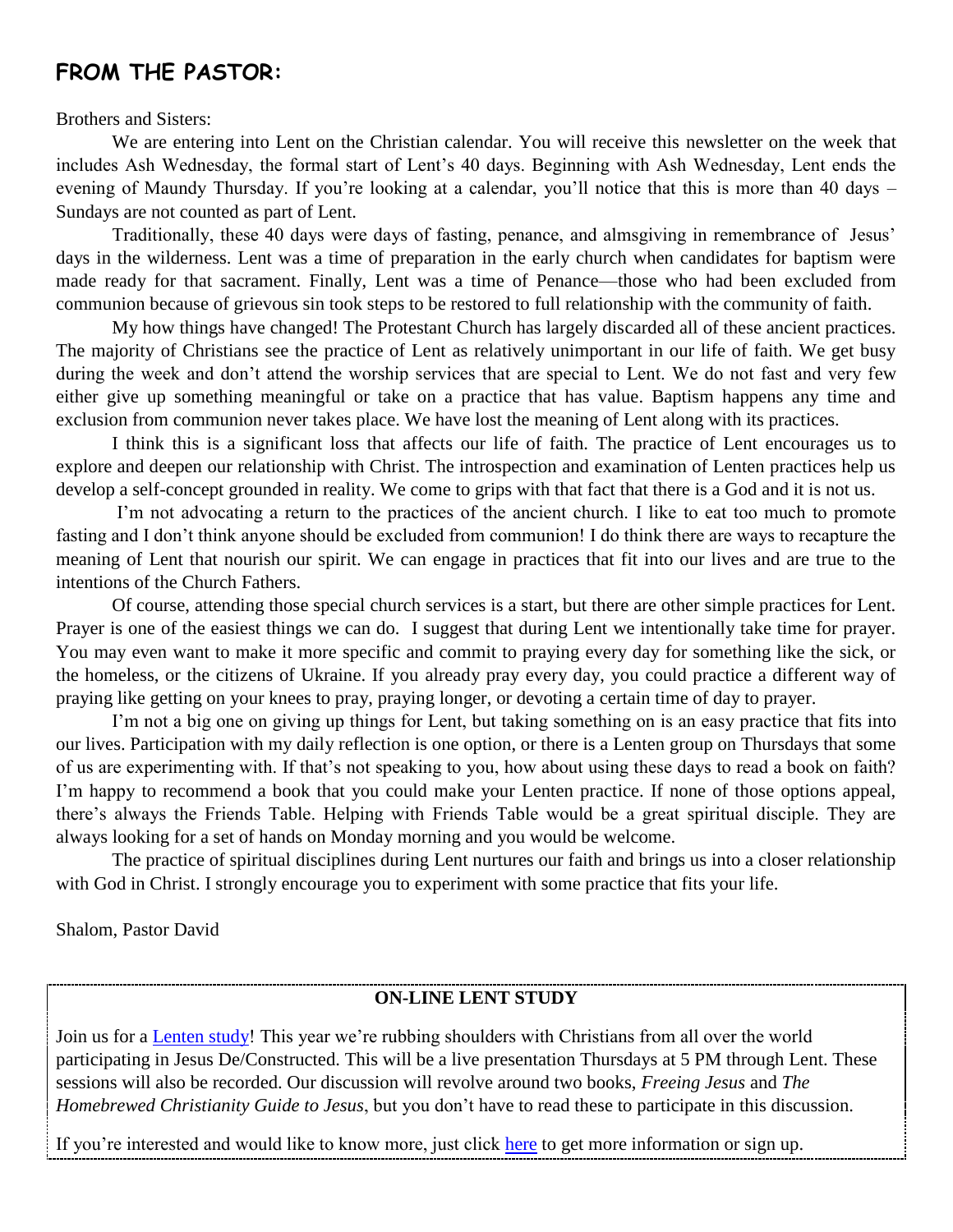

February 6th, Auburn Presbyterian Church recognized Scout Sunday. Several Scouting families attended and participated in the special service. Afterwards, Dutch Oven cooking samples were offered by Troop 169 and the Girl Scout Troop had a table of cookies in the Fellowship Hall.

Special Thank You to those that helped with the worship service: Marcus Smith, Aidan Smith, Gavin Kling and Travers Mason.

We look forward to this each year. Duty to God is an important part of Scouting, A Scout is Reverent.